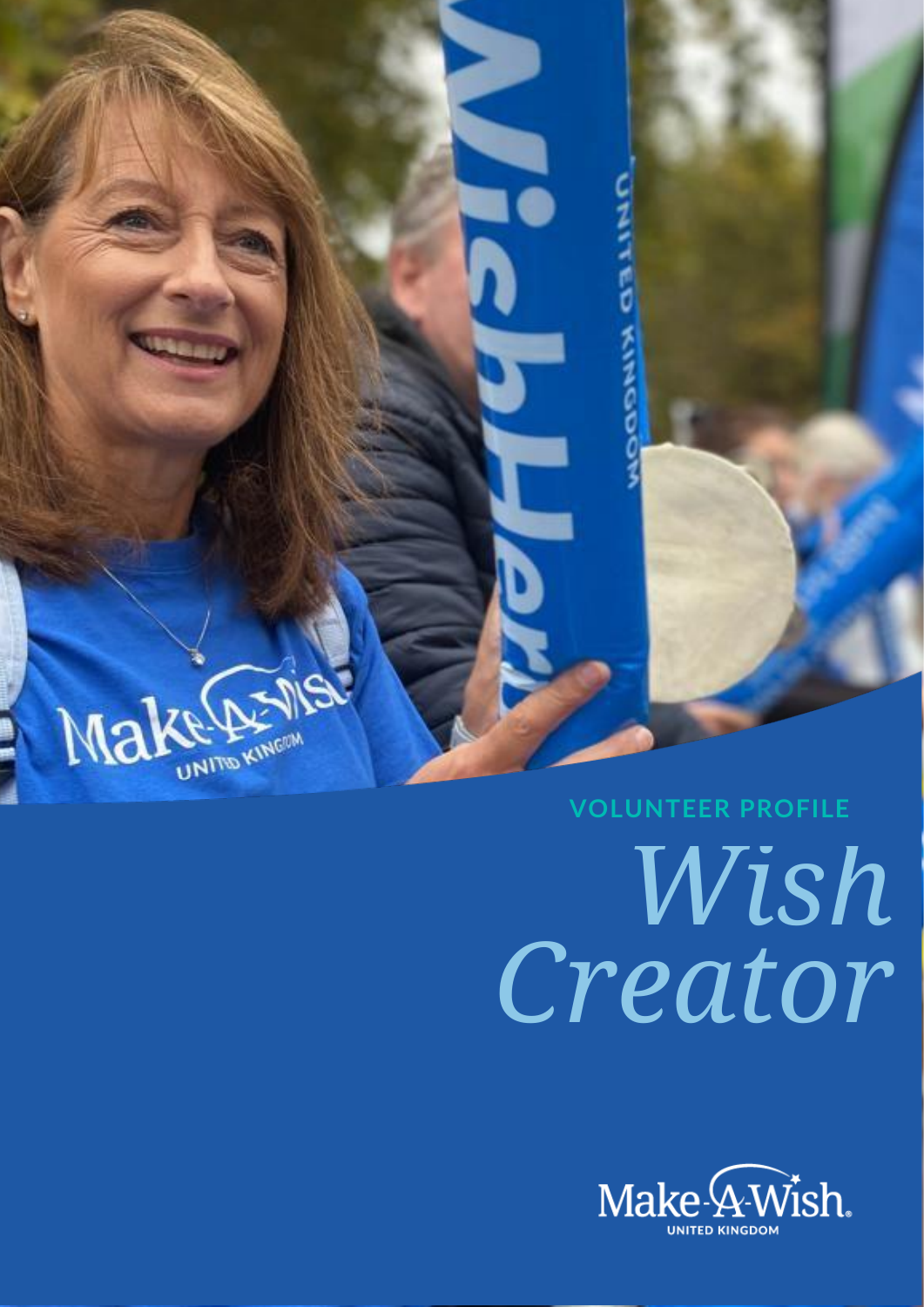

**More than 60,000 children in the UK have been diagnosed with a critical condition, changing their lives and the lives of their families forever.** For them, the joy of childhood is brought to an abrupt end, with treatment, hospital appointments and sleepless nights taking over.

The power of a wish revives a childhood stolen by critical illness. It brings light and joy to children and their loved ones and leaves a profound and lasting impact on all their lives.

But we can't be that light for everyone. It takes an army of volunteers like you to help these children feel like children again. Together, we have the power to **#LightUpTheDarkness.**

## **WHAT WILL I BE DOING?**



As a **Wish Creator**, you will be part of a local team of volunteers who create wishes for critically ill children in your community. Alongside the Community Wish Co-ordinator, who will be project managing the creation of the wish, you will support with elements of the wish which may include tasks to support the planning and anticipation and helping on the day of the wish. You will be led by your Community Leader, Community Wish Co-ordinator and/or our wishgranting team and may work closely with Community Wish Coordinators and other volunteers in your community.

#### **HOW WILL I BE SUPPORTED?**



You will be supported by our team of Community Leader's and Wishgranters (dependent on the wish and your location), through 1-1 communication. There will also be opportunities to share best practice and receive support from your peers as well as relevant support from other members of the volunteering and wishgranting team and our Safeguarding Lead.

We will ensure you have the training and tools required to deliver your role and will regularly be seeking your feedback to ensure that we can deliver the support you need. You will also have opportunities to receive updates and share your feedback through our Volunteer Voices programme.

#### **WHAT ARE MY CORE TASKS?**

Using the Make-A-Wish UK values of **Be Magical**, **Be Inclusive** and **Be Inspired** you will:

- Work closely with the Community Wish Co-ordinator to complete tasks in the project plan for wish delivery
- Work with other volunteers, supporters and suppliers in the area; developing community relationships and partnerships and using your own networks to enable the delivery of community led wishes within budget
- Supporting with seeking donated goods/services using our quality control checks
- Support with both anticipation of and delivery of the wish on the day where required
- Support with creating an excellent experience for families
- Provide any feedback needed by the National Make-A-Wish UK team or Community Leader

Make-A-Wish Foundation® UK **Registered Address: Make-A-Wish Foundation UK.** Seventh Floor, Thames Tower, Station Road, Reading RG1 1LX make-a-wish.org.uk 01276 40 50 60 Charity Registration No. (England and Wales) 295672 / (Scotland) SC037479 Company Registration No. 2031836

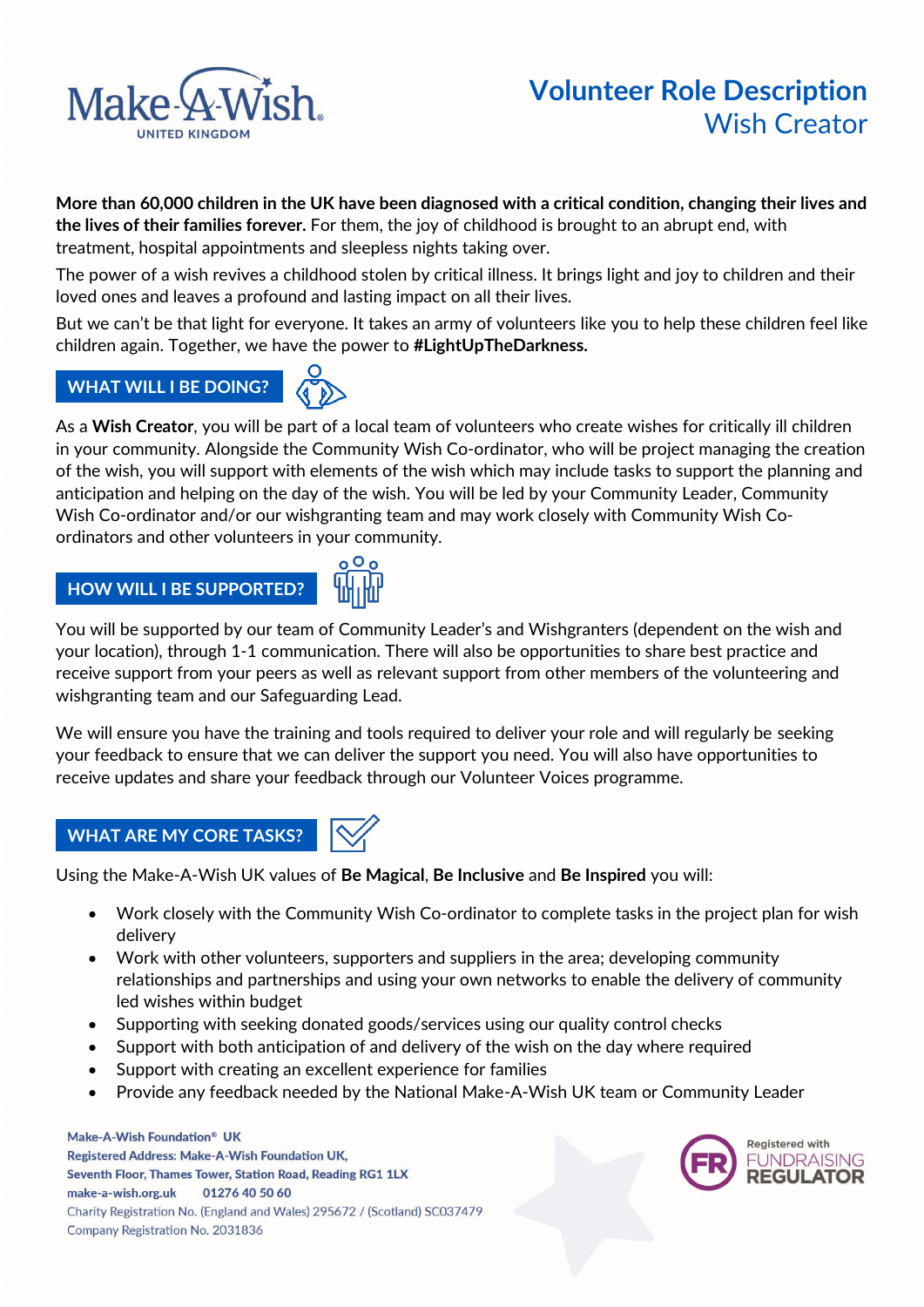

#### **WHAT SKILLS/ATTRIBUTES DO I NEED?**



We are looking for someone who:

- Is able to work as part of a team to be magical and deliver a child's wish
- Puts relationships at the heart of what they do; ensuring they are led by the wishes of the child. You should be empathic and compassionate and believe in the power of communities working together
- Is organised and has good time management skills
- Has an eye for detail and is able to follow processes
- Is able to think creatively and use your own initiative
- Has great communication skills
- Recognises, respects and is able to maintain confidentiality and professional boundaries
- Is flexible, self-motivated, energetic, enthusiastic and passionate

# HOW MUCH TIME DO I NEED TO COMMIT?



The amount of time commitment will vary depending on the wishes requested in your community and the needs of your team. Flexibility is key. The time it takes to grant a wish can vary but when you are supporting a wish delivery anticipate approximately between 5-10 hours over a few weeks.

# **WHAT DO I GAIN?**



You will be making the wishes of critically ill children and young people come true in your local area and making a difference not just to their lives, but to that of their family members. A wish builds resilience, confidence, hope and aspirations within the wish child, as well as creating lasting memories. Through working with the local community, you will be ensuring a tailored and bespoke experience for every eligible child in your area. In addition, you will:

- Be part of the national Make-A-Wish UK team and community
- Be bringing your community to life around a fantastic cause
- Be impactful, by using your own skills and expertise and develop new skills and knowledge
- Receive the training and support to empower you to deliver

## **WHERE WILL I BE BASED?**

You will be able to deliver this role from home and within your own community. You will attend catch-ups, meetings and training within your community hub and /or with your Community Leader and/or Regional Wishgranter (these may be delivered virtually or in person) to ensure you are supported in your role and equipped to deliver the wishes you are granting.

If you are not in an area with a Community Hub/Community Leader training and support will be delivered by our national team

Make-A-Wish Foundation® UK **Registered Address: Make-A-Wish Foundation UK.** Seventh Floor, Thames Tower, Station Road, Reading RG1 1LX make-a-wish.org.uk 01276 40 50 60 Charity Registration No. (England and Wales) 295672 / (Scotland) SC037479 Company Registration No. 2031836